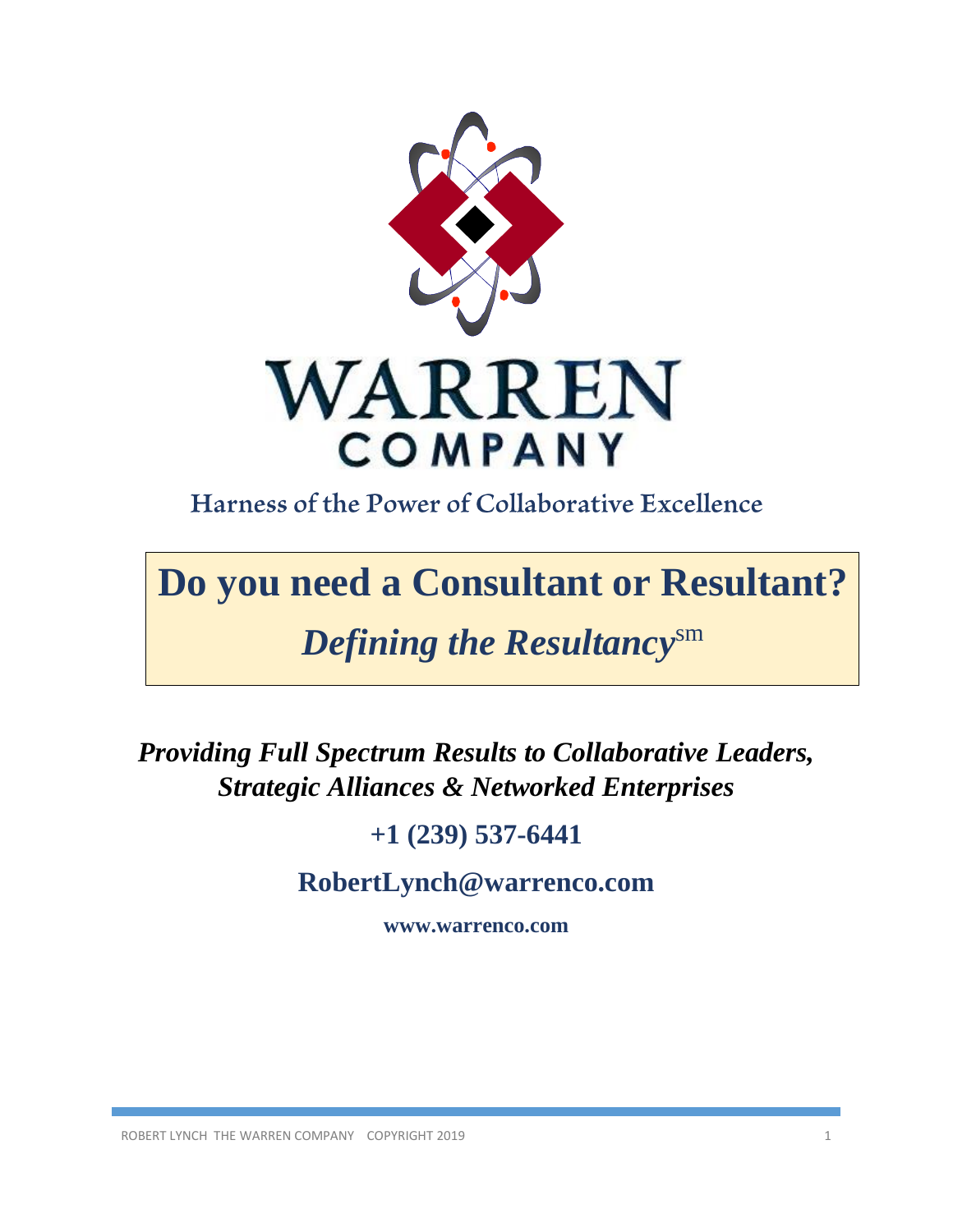# Harness the Power of Collaborative Excellence

## **The Problem**

**Most consulting companies frustrate clients**

- **Too many junior people running around costing lots of money**
- **Not enough real operational "dirty finger-nails" experience**
- **Very Costly with Often-Questionable Value**
- **Little "skin in the game"**
- **Too often consultants tell the company what the staff already knows**
- **Not enough creativity**

## **Differentiating a Consultant from a Resultant**

|                                   | <b>Consultant</b>                                                                | <b>Resultant</b> sm                                                                                            |
|-----------------------------------|----------------------------------------------------------------------------------|----------------------------------------------------------------------------------------------------------------|
| <b>Purpose</b>                    | <b>Provide Expert Advice and Counsel</b>                                         | <b>Provide Strategically Based and</b><br><b>Operationally Successful Performance</b>                          |
| <b>Vision and</b><br><b>Value</b> | <b>More Consulting Projects from the</b><br><b>Client</b>                        | <b>Increased Performance, Higher Profits</b><br>& Revenues for the Client                                      |
| <b>Project Type</b>               | <b>Analysis and Recommendations</b>                                              | <b>Program Building and Implementation</b>                                                                     |
| <b>Result</b>                     | <b>Long Report</b><br><b>Complex Implementation</b>                              | <b>Revenues, Profits, Competitive</b><br><b>Advantage</b><br><b>Rapid Results Expected</b>                     |
| <b>Pricing</b>                    | Expensive $(3-5,000/day)$<br><b>Questionable or Ambiguous Value</b>              | <b>Value-Centric Costing</b><br><b>Results or Incentive Based</b><br><b>Compensation</b>                       |
| <b>Approach</b>                   | <b>Limited Senior Account Supervision</b><br><b>Many Young MBAs for Analysis</b> | <b>Experienced Part-Time Executive</b><br><b>Build Internal Capacity to Continue</b><br><b>Gaining Results</b> |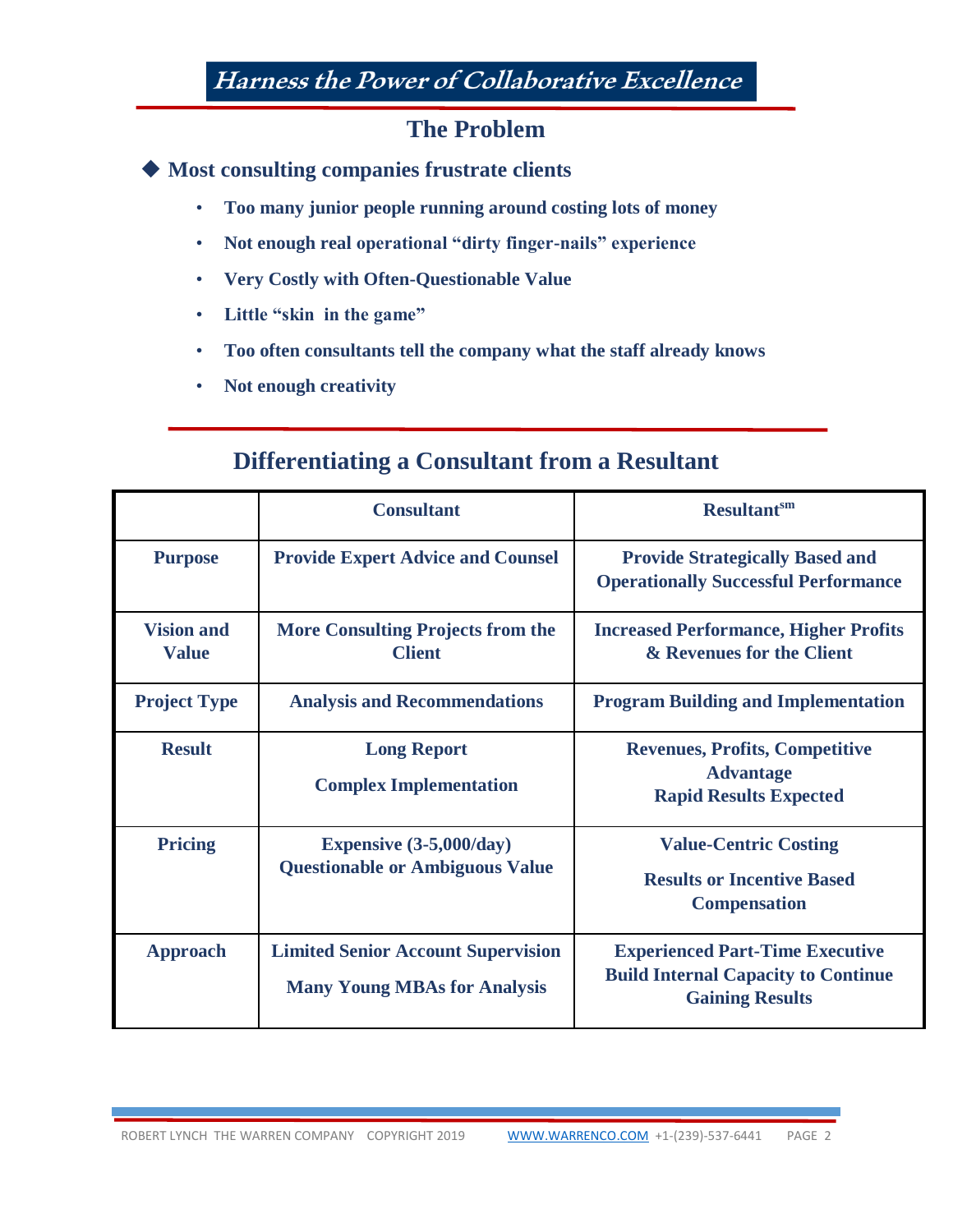## **Differentiating the Consultant from the Resultant**sm

#### ◆ Consultant

- **Will either send in a team of many junior level new hires, or a solo individual,**
- **Analyze a Problem, then provide a recommended solution, leaving the implementation up to you.**

#### **Resultantsm**

- **Will provide a senior executive or senior team to diagnose a Problem or Opportunity with your team,**
- **Examine the most effective and executable alternatives based on your strategic goals and capacity to implement, then either:** 
	- **Catalyst-Coach helps you initiate a plan or program, or**
	- **Player-Coach taking an active role in implementing with or for you, and when involved in performance-based compensation, take coresponsibility for the result.**
- **Engage people who have to implement the Plan in its development and details of its implementation, understanding that "people support what they help create.**

## **Philosophy of a Resultancy**sm

- ◆ Our Resultant<sup>sm</sup> model is designed to reflect our Collaborative Architecture itself.
- **All research, strategic design, business plan development, and implementation will be done in conjunction with and including your team.**
- ◆ Our team of outside experts works as an alliance partner with your internal teams, **including them in any and all facets of the process as is mutually agreed upon.**
- **The objective of our Collaboration is to transfer our learning to your internal core team to enable them to be capable of long term success. In other words, we want you to be filled with Collaborative Capabilities and become self-reliant (not dependent upon us).**
- **We will not recommend a strategy that we think cannot be executed effectively nor implemented unsatisfactorily**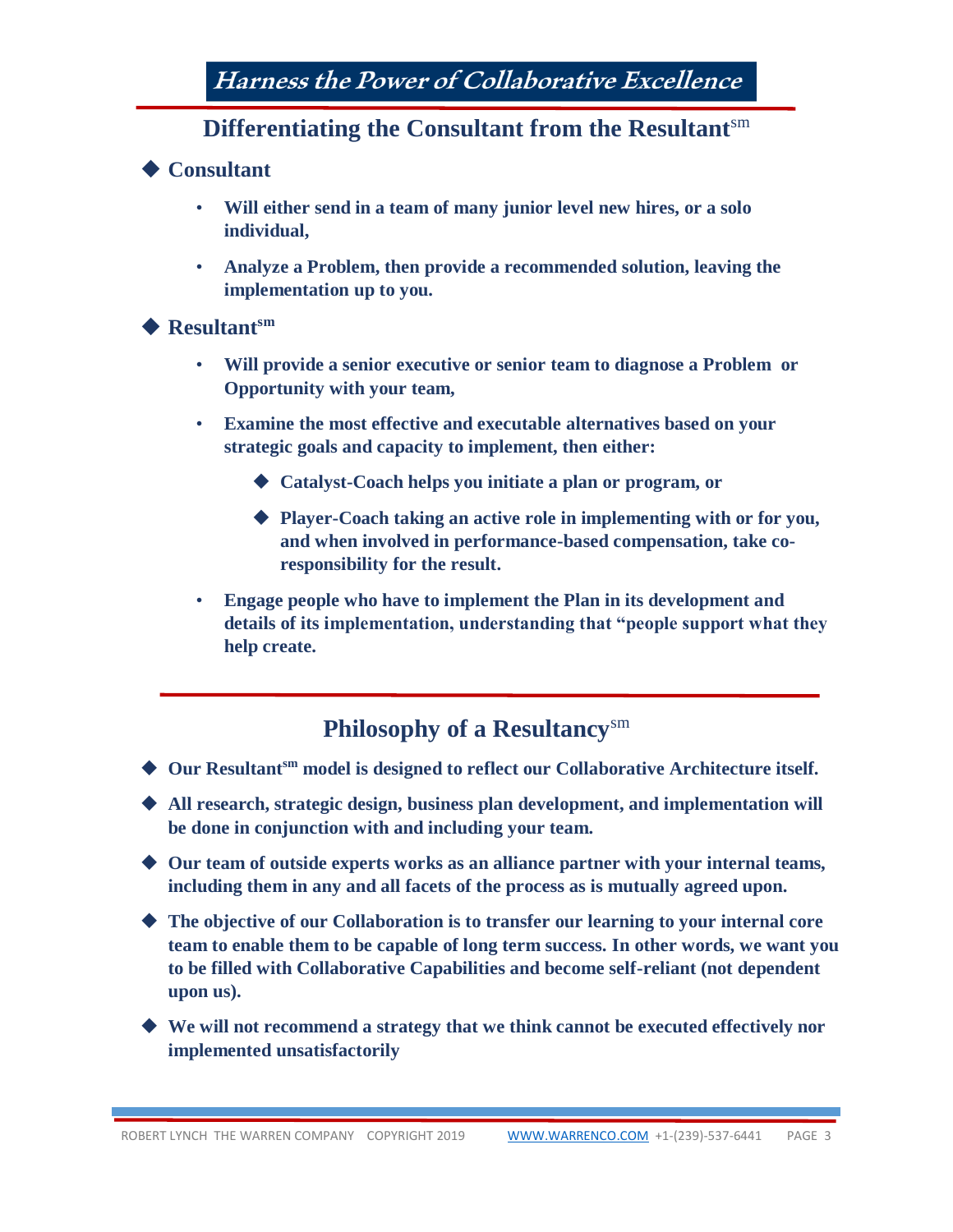Harness the Power of Collaborative Excellence

### **What Roles are appropriate?**

You should give careful consideration to exactly what you want to produce for an outcome. Some options include:

| Advisor:                      | Provides Expert Advice, Knowledge, and Counsel                                                                                                           |
|-------------------------------|----------------------------------------------------------------------------------------------------------------------------------------------------------|
| $\blacklozenge$ Coach:        | Stimulates & Builds a World Class Team                                                                                                                   |
| $\blacklozenge$ Leader:       | <b>Takes Responsibility for Producing Results</b>                                                                                                        |
| $\blacklozenge$ Communicator: | <b>Gets an Important Message Across to People</b>                                                                                                        |
| $\blacklozenge$ Catalyst:     | Initiates Action, Provides Key Missing Elements                                                                                                          |
| ◆ Researcher:                 | Diagnoses Problems, Identifies Core Issues                                                                                                               |
| $\blacklozenge$ Facilitator:  | Builds Bridges, Opens Pathways                                                                                                                           |
| <b>◆ Trainer:</b>             | Imparts Knowledge and/or Skills                                                                                                                          |
| ◆ Power Enhancer:             | Creates Power (or neutralizes power) within the organization                                                                                             |
| $\blacklozenge$ Implementer:  | Puts program in place and takes responsibility, risk,<br>and rewards for the results                                                                     |
|                               | <b>Capability Builder:</b> Trains Internal Teams & Staff to become highly effective,<br>Establishes Organizational Functions, Generates Internal Support |
|                               |                                                                                                                                                          |

## **Full Spectrum Diagnostics**

Because so many consultants and consulting firms focused on their "niche" or "subject matter" or "specialized expertise," you may easily be swept into a line of thinking that does not really address the core problems and obstacles you as a leader must resolve to get the results you want. To a subject matter expert, the old adage applies:

*"If all you have is a hammer, everything looks like a nail."*

This is why any medium to long term engagement must embrace a strong set of diagnostics that cut through the clutter, focusing on root causes, and key leverage points for change.

Together, Paul R. Lawrence, Professor of Organization Development at Harvard Business School, and Robert Porter Lynch developed the Lawrence & Lynch diagnostic framework: a proprietary algorithm for analyzing causation, not symptoms, and leverage points for correction.

We also developed a "Health Check" methodology that enables organizational leaders to see quickly how their internal organization is functioning. We also do an external Health Check designed for Customers, Suppliers, Marketing Channels, and Alliance Partners.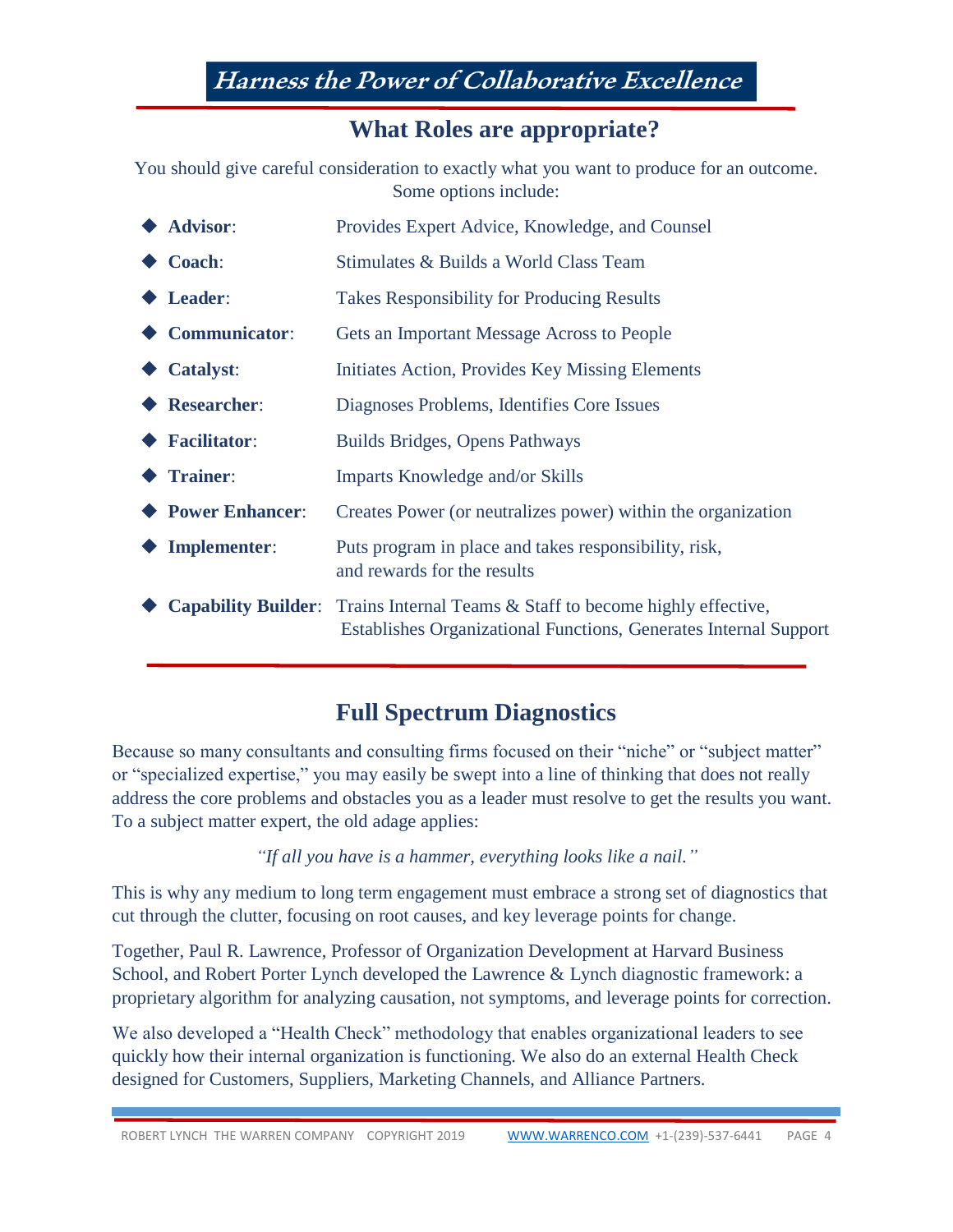## **How do I get the most from a Resultant?**

- **Value Proposition**: Know what you want and what the Resultant's value proposition is. This defines whether there is a mutual win or not. If the value proposition is unclear or poorly matched, chances are you will be unhappy.
- **Clarity of Expectations**: Get a clear statement of goals, roles, outcomes, time tables, and payment terms that are mutually acceptable to both parties.
- **The Unexpected:** For many assignments, it is normal that once begun, other issues will be uncovered and require a redirection and a deeper set of assumptions, thus requiring a repositioning as new data or events unfold. Discuss beforehand how both parties will act under these circumstances.
- **Commitment**: Be sure both the sponsoring and consulting companies have fully committed champions who are fully capable of making decisions and receiving top level support for their efforts. Having to jump back and forth between operational managers and decision-making leaders can be frustrating and even confounding.
- **Empowerment**: Be sure the Consultant or Resultant has a track record of leaving companies stronger and more powerful after their assignment. Many consultants have the intention of creating a co-dependent relationship requiring relentless needs for their services; avoid this under all costs. If you need continued assistance, it should only be for services that take you to a new level or an annual "health-check"
- **Integrity**: Can the Resultant<sup>sm</sup> look a CEO straight in the face and say "No, your pet idea will do damage and I do not recommend it," even if this stand will mean the termination of the contract? Without the integrity to say "bad idea, because …." the advisor will be nothing more than a puppet, and have no real value.
- **Architecture**: The very best advisors take a holistic view of your organization, its strategy, its people, its assets, and its vulnerabilities. This means they take a "systems perspective" about how everything connects, flows, and functions. Advisors of this caliber have a "design architecture" that frames their thinking, awareness, analysis, and actions. First, be sure your advisor has a very empowering architecture; second, be sure your advisor shares it with you; third, be sure you understand it well enough for you to be "in tune" with your advisor's thinking.
- **Senior Leadership Team Buy-in**: Before launching new initiatives, it's so imperative that your senior team be aligned and supportive. If this isn't the case, let your advisor help you gain this alignment at the outset.